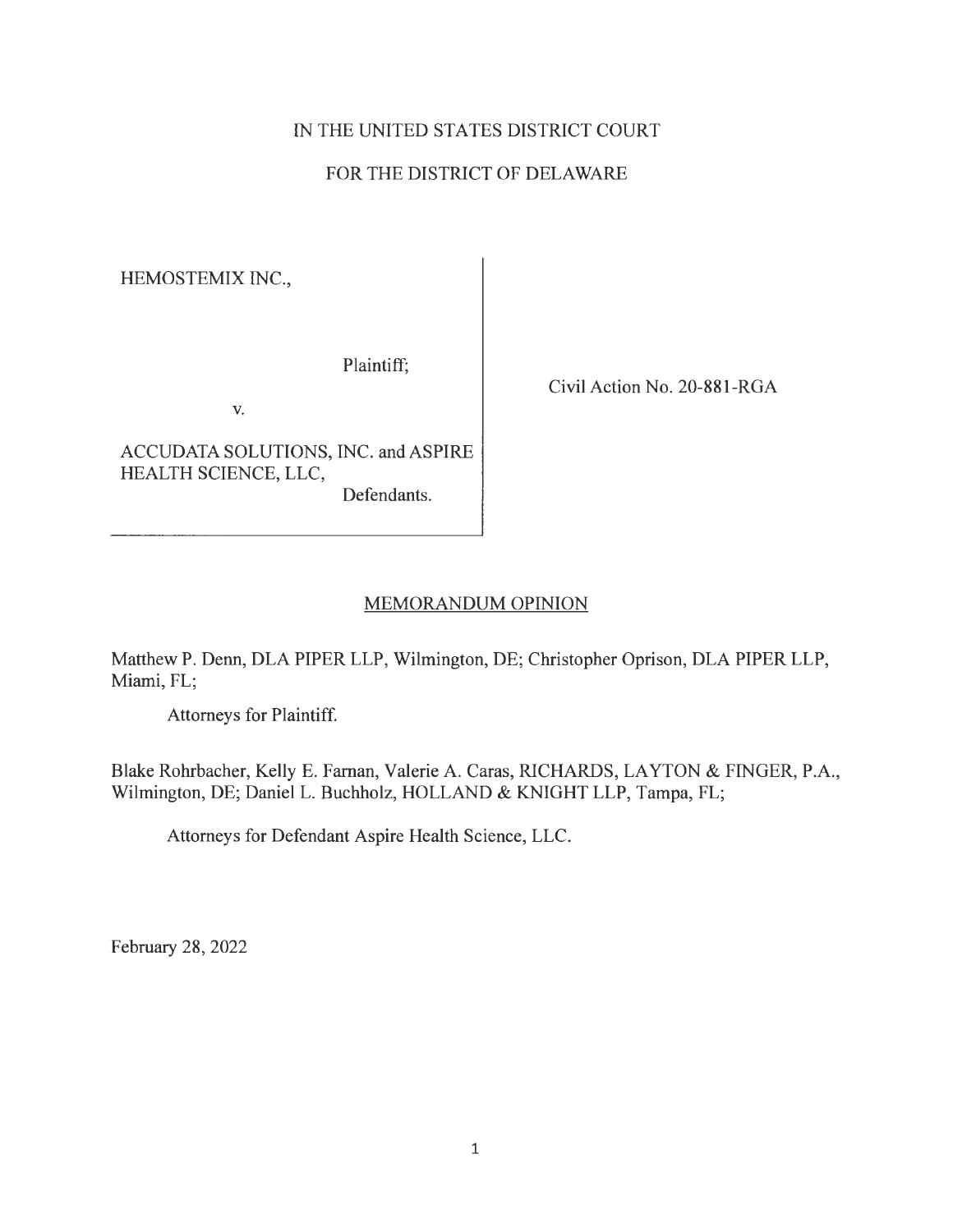

Before me is Plaintiff Hemostemix's motion to dismiss Defendant Aspire's counterclaim. (D.1. 78). I have considered the parties' briefing. (D.1. 79, 80, 82). For the following reasons, Hemostemix's motion is GRANTED.

#### **I. BACKGROUND**

Hemostemix is a biotechnology company seeking to bring ACT-01, an autologous stem cell therapy, to market. (D.I. 36 **11** 8, 12). Hemostemix hired Aspire, the intervening defendant and counterclaimant, to perform the clinical trials. *(Id.* 144). Both Hemostemix and Aspire contracted with the other Defendant, Accudata, to perform statistical analysis of the clinical trial data. (D.I. 36  $\mathbb{I}$  66–67; D.I. 70 ("Counterclaim")  $\mathbb{I}$  12). The clinical trial reached its midpoint and Accudata analyzed the data in a Midpoint Analysis. (D.I. 36 **)**, 62, 79). Hemostemix brought the present suit to obtain the data and the Midpoint Analysis from Accudata. (D.I. 36 **T** 131-39). Aspire intervened. (D.1. 23, 38). On July 21, 2020, I ordered that the data and Midpoint Analysis be preserved pending litigation. (D.I. 30).

Aspire's counterclaim accuses Hemostemix of tortious interference with the Aspire-Accudata Contractor Agreement. (Counterclaim **1** 27–34). Section 10 of the Aspire-Accudata Contractor Agreement states, "[Accudata] shall not retain any copies [of the clinical trial data] without the proper written permission of [Aspire]." (D.I. 24-2, Ex. C at 3). In June 2020, Hemostemix demanded that Accudata turn over the clinical trial data and the Midpoint Analysis to Hemostemix. (Counterclaim  $\P$  21).<sup>1</sup> Accudata refused. (*Id.*  $\P$  24). Subsequently, on an

 $<sup>1</sup>$  The Counterclaims are not as precise as Hemostemix's Amended Complaint in identifying the</sup> dates of the relevant events. Hemostemix says it asked for the Midpoint Analysis on June 15, 2020, again on June  $17<sup>th</sup>$ , and through counsel on June  $19<sup>th</sup>$ , but Accudata refused to provide it. (D.I. 36 **¶** 78, 82, 91).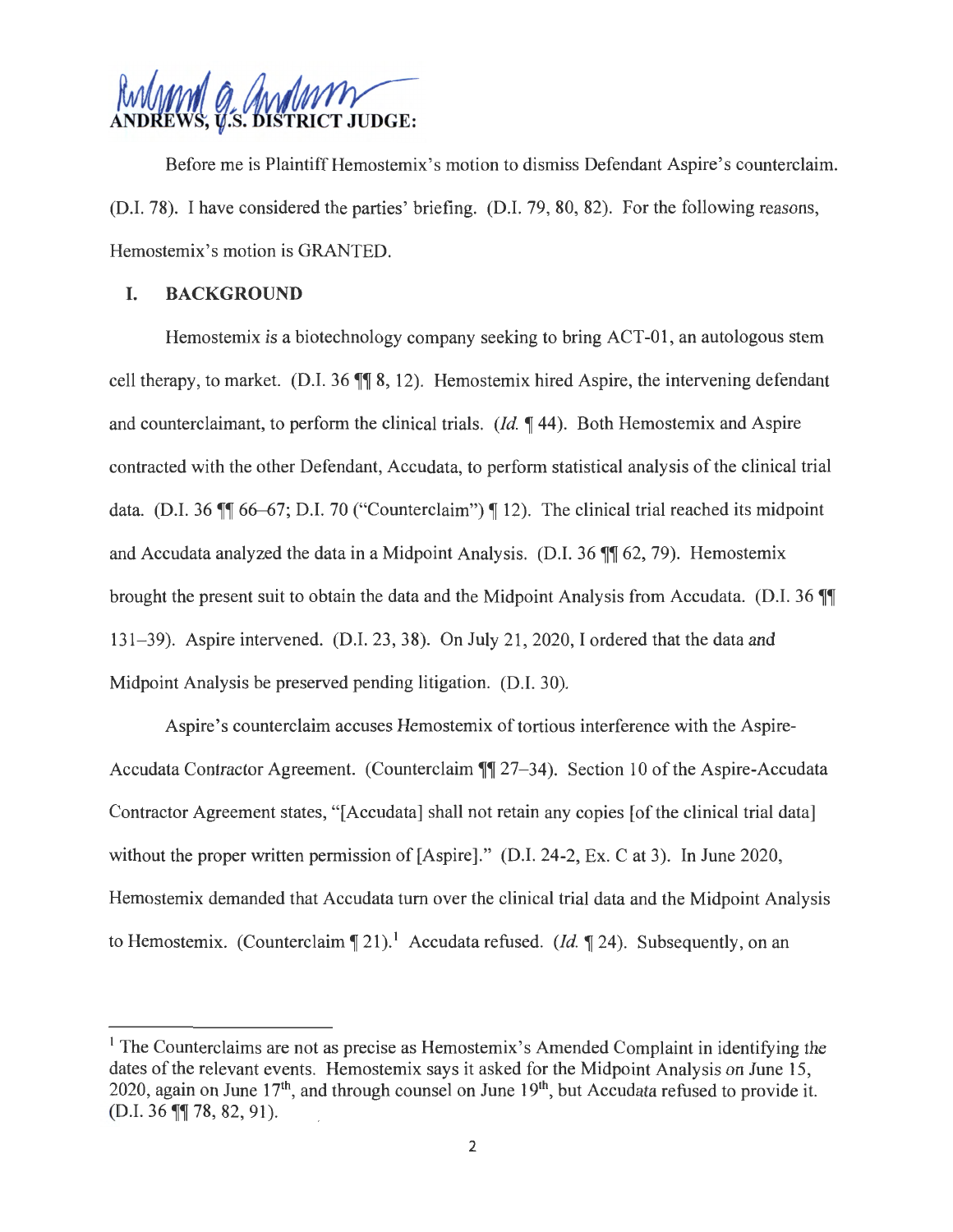unspecified date, Aspire demanded that Accudata destroy or return the clinical trial data to Aspire. *(Id.* 123). Accudata again refused. *(Id.).* Aspire alleges that Hemostemix's demand for the clinical trial data caused Accudata to refuse Aspire' s request in breach of the Aspire-Accudata Contractor Agreement. *(Id.* 1 31). On June 29, 2020, Hemostemix sued Accudata. (D.I. 1).

#### **II.** LEGAL STANDARD

When reviewing a motion to dismiss pursuant to Federal Rule of Civil Procedure 12(b)(6), the Court must accept the complaint's factual allegations as true. *See Bell At/. Corp. v. Twombly,* 550 U.S. 544, 555–56 (2007). Rule 8(a) requires "a short and plain statement of the claim showing that the pleader is entitled to relief." *Id.* at 555. The factual allegations do not have to be detailed, but they must provide more than labels, conclusions, or a "formulaic recitation" of the claim elements. *Id.* ("Factual allegations must be enough to raise a right to relief above the speculative level ... on the assumption that all the allegations in the complaint are true (even if doubtful in fact)."). There must be sufficient factual matter to state a facially plausible claim to relief. *Ashcroft v. Iqbal,* 556 U.S. 662, 678 (2009). The facial plausibility standard is satisfied when the complaint's factual content "allows the court to draw the reasonable inference that the defendant is liable for the misconduct alleged." *Id.* ("Where a complaint pleads facts that are merely consistent with a defendant's liability, it stops short of the line between possibility and plausibility of entitlement to relief." (internal quotation marks omitted)).

To state a claim for tortious interference with contractual relations, "There must be (1) a contract, (2) about which defendant knew and (3) an intentional act that is a significant factor in causing the breach of such contract (4) without justification (5) which causes injury." *Irwin &* 

3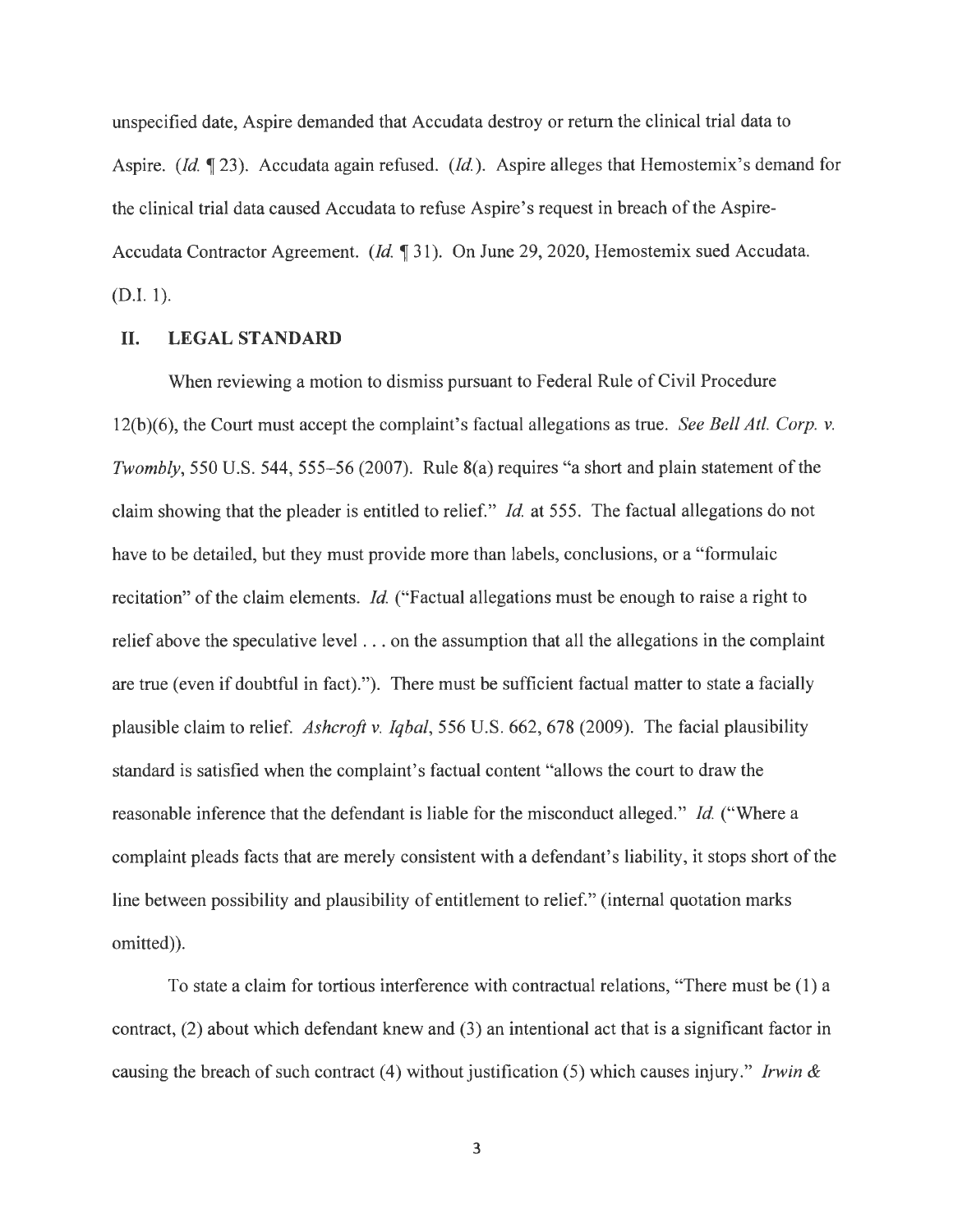*Leighton, Inc. v. WM Anderson Co.,* 532 A.2d 983,992 (Del. Ch. 1987) (citing Restatement (Second) of Torts  $\S 766 (1979)$ ).<sup>2</sup>

# **III. DISCUSSION**

Hemostemix argues that Aspire has failed to plead lack of justification or injury. (D.I.

79). I agree.

## **A. Lack of Justification**

Tortious interference requires that the interference be without justification. Aspire's

counterclaim alleges the following conduct is "unjustifiabl[e]"

- "directing and instructing Accudata to breach its contractual obligations"
- "making false statements concerning Aspire and the Amended License Agreement"
- "misrepresenting the enforceability of the Aspire-Accudata Contractor Agreement and the Hemostemix-Accudata Consulting Agreement"
- "filing claims against Aspire and Accudata"

(Counterclaim **1** 31 ). In addition to these allegations in Aspire' s counterclaim, I can consider

documents integral to those allegations. *Mele v. Fed. Rsrv. Bank of New York,* 359 F.3d 251,256

n.5 (3d Cir. 2004). The Hemostemix-Accudata Consulting Agreement requires Accudata to

deliver "Confidential Information," as defined by the contract, to Hemostemix. (D.I. 36-1, Ex. A

16). "Confidential Information" is defined as:

*DeBonaventura v. Nationwide Mut. Ins. Co.,* 428 A.2d 1151, 1153 (Del. 1981)

 $2$ I think the Delaware Supreme Court's holding in connection with the elements of the offense for the analogous tort of tortious interference with prospective business opportunities has the "without justification" element, although stated differently:

A "showing of deliberate interference with a prospective business opportunity requires (a) the reasonable probability of a business opportunity, (b) the intentional interference by defendant with that opportunity, (c) proximate causation, and (d) damages, all of which must be considered in light of a defendant's privilege to compete or protect his business interests in a fair and lawful manner."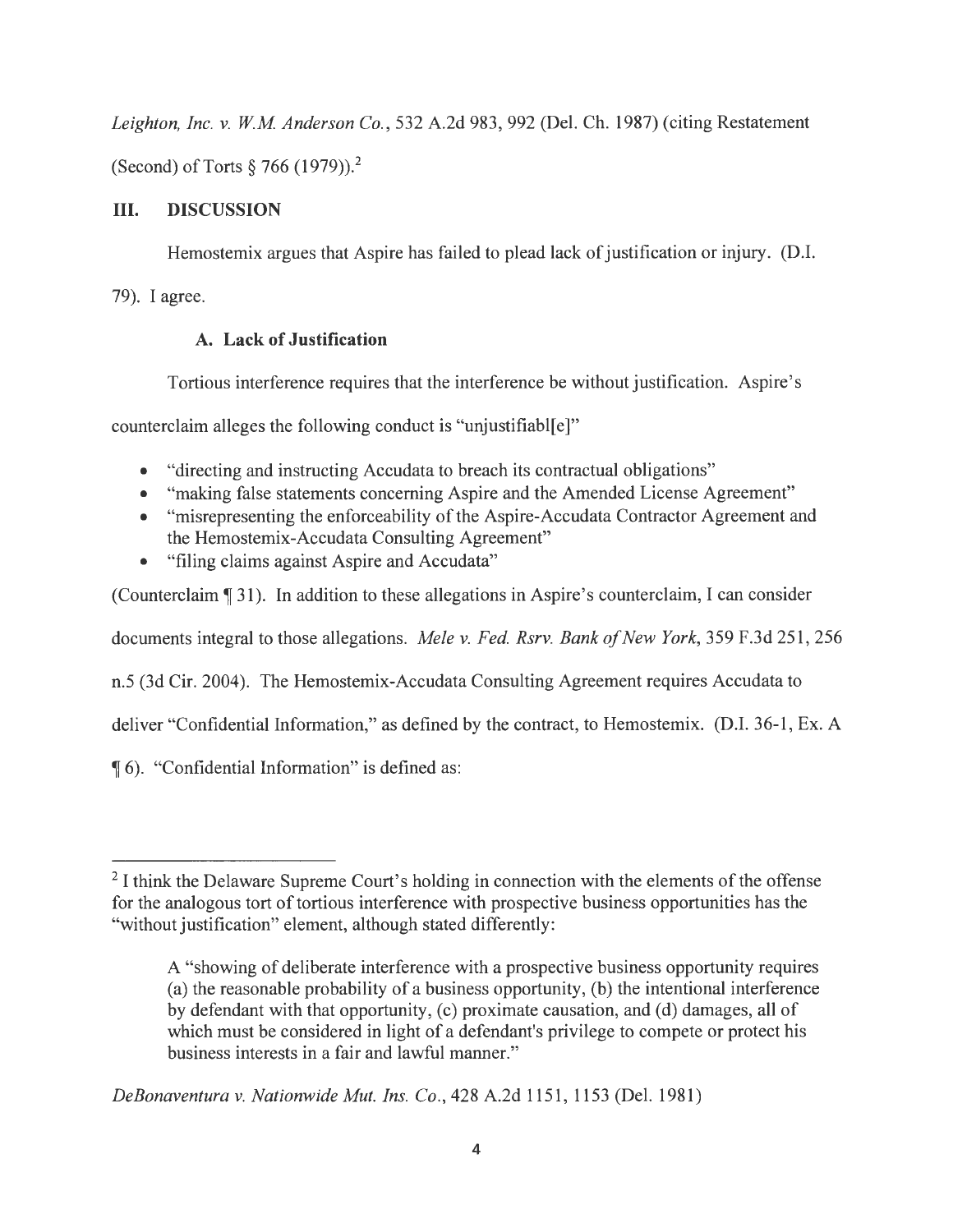[A]ny non-public information that relates to the actual or anticipated business and/or products, research or development of the Company (Hemostemix], its affiliates or subsidiaries, or to the Company's, it affiliates' or subsidiaries' technical data ....

*(Id.*  $\mathcal{A}$  3(A)). The "Amended and Restated License Agreement" between Hemostemix and Aspire contains a provision requiring Aspire to "provide [Hemostemix] with full access to all information in its possession or control relating to any clinical trials ... within thirty (30) working days of receiving a request for such access." (D.I. 24-1, Ex. B,  $\lceil 6.5 \rceil$ .

Hemostemix asks me to find their actions justified "[b ]ased solely on the unequivocal language in the contracts incorporated in the pleadings." (D.I. 79 at 15). While normally justification is a fact-intensive inquiry, under these unusual circumstances, I agree with Hemostemix.

Aspire has pled no facts that can support the element of lack of justification. The facts pled by Aspire, considered in light of the contracts themselves, establish that Hemostemix took the actions a party normally takes when faced with what it feels is a breach of contract. In this case, there are conflicting agreements and conflicting claims to the data. Hemostemix asserted its rights based on a facially reasonable interpretation of the contracts at issue. The contracts themselves confirm that Hemostemix's claims are not baseless. As Hemostemix argues, "both Aspire and Accudata have express contractual responsibilities to provide the clinical trial data to Hemostemix on demand: Aspire's obligations arise under the Amended and Restated License Agreement; Accudata's obligation arises under the Hemostemix-Accudata consulting agreement." (D.I. 82 at 7 (citations omitted)).

To be sure, these contracts are contested by the parties. At this stage, I am not resolving the merits of the parties' claims. The question is whether Aspire has stated a claim that Hemostemix acted without justification.

5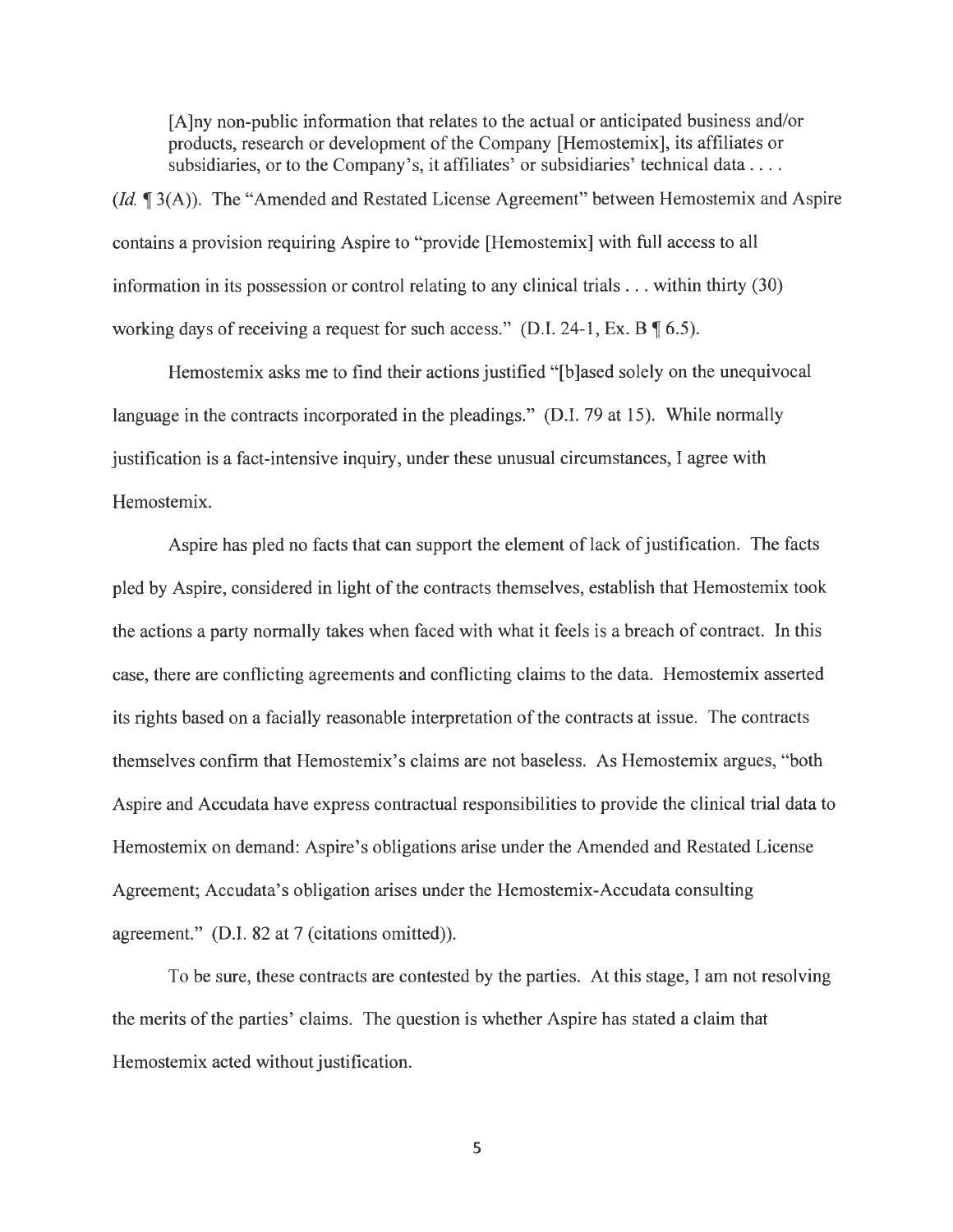Hemostemix argues that its actions fall under the good faith defense to tortious interference. (D.I. 79 at 13). Defenses are normally not considered on a motion to dismiss, but "an affirmative defense may be raised on a 12(b) (6) motion if the predicate establishing the defense is apparent from the face of the complaint." *Bethel v. Jendoco Const. Corp.,* 570 F.2d 1168, 1174 n.10 (3d Cir. 1978) ( considering a statute of limitations defense); *see also Leveto v. Lapina,* 258 F.3d 156, 161 (3d Cir. 2001) (noting that the affirmative defense of qualified immunity "will be upheld on a 12(b)(6) motion only when the immunity is established on the face of the complaint." (quotations omitted)). In this case, the elements of the claim require the Aspire to plead that Hemostemix's actions were "without justification." Thus, while the good faith defense, as enumerated in the Restatement (Second) of Torts § 773, is somewhat analogous to the issue of whether Aspire has alleged that Hemostemix acted without justification, my analysis rests upon the elements of the claim itself.

Delaware follows Section 773 of the Restatement (Second) of Torts, which provides a defense to tortious interference claims. *Redbox Automated Retail LLC v. Universal City Studios LLLP*, 2009 WL 2588748, at \* 6 (D. Del. Aug. 17, 2009). Under the Restatement,

One who, by asserting in good faith a legally protected interest of his own or threatening in good faith to protect the interest by appropriate means, intentionally causes a third person not to perform an existing contract or enter into a prospective contractual relation with another does not interfere improperly with the other's relation if the actor believes that his interest may otherwise be impaired or destroyed by the performance of the contract or transaction.

Restatement (Second) of Torts§ 773.

In this case, Hemostemix has an interest in the clinical trial data and Midpoint Analysis under its contracts with Accudata and Aspire. Aspire argues that Hemostemix has failed to show that it acted using "appropriate means," as required by Section 773. (D.I. 80 at 7). For instance, the counterclaim alleges that Hemostemix misrepresented the enforceability of the contracts.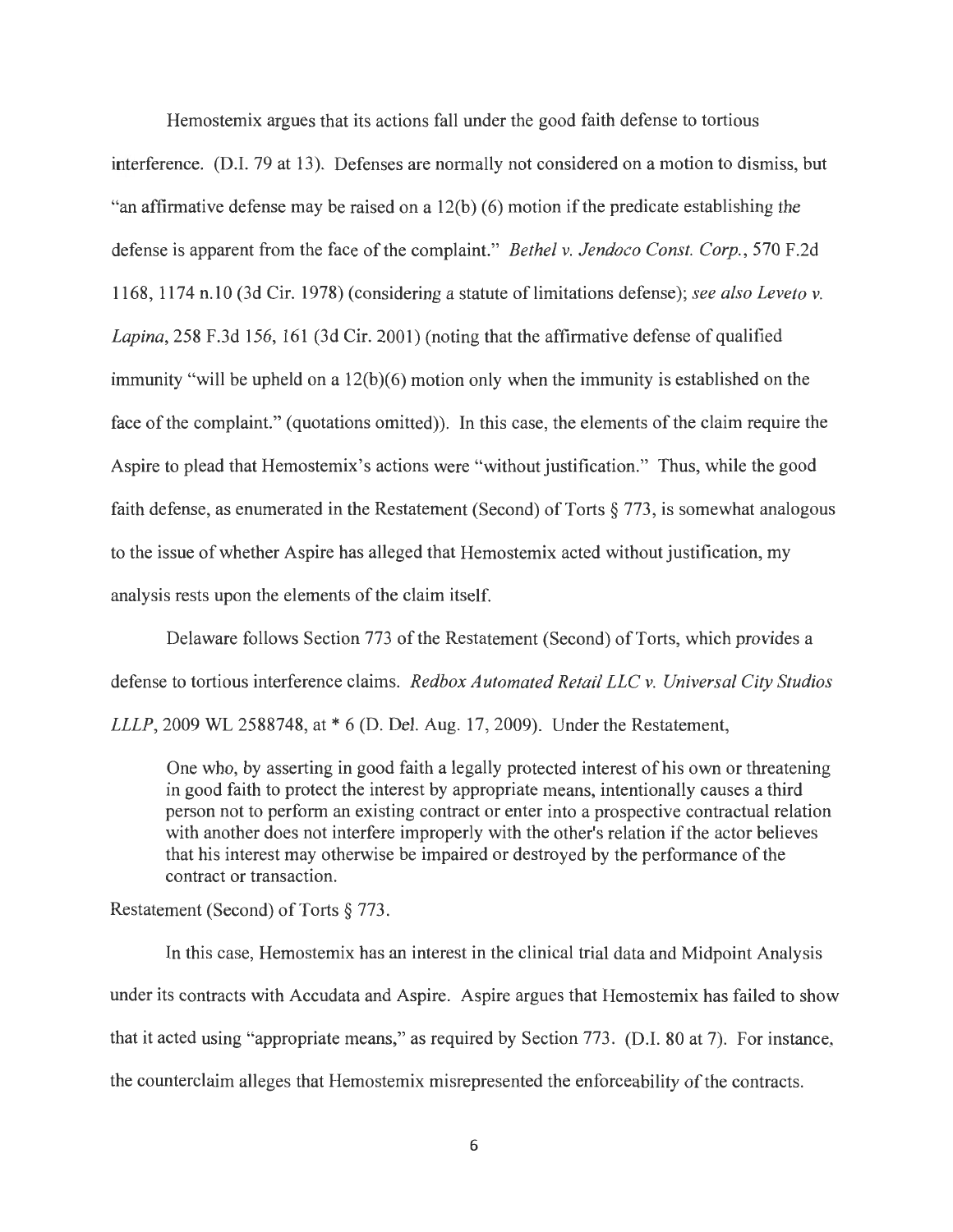(Counterclaim **1** 22, 31). Hemostemix responds, "Hemostemix sending Accudata a letter demanding that it comply with its contractual obligations is, as a matter of law, protected by the ' assertion of bona fide claim' defense." (D.I. 82 at 8). Hemostemix analogizes to the first illustration of Section 773 :

A enters into a contract to buy Blackacre from B. C honestly believes that he has a right of way over Blackacre. With knowledge of the contract, C in good faith informs A of his interest and threatens to enforce it by legal proceedings if, as and when the owner of Blackacre should deny his claim. A thereupon refuses to perform his contract with B. C's interference is not improper under the rule stated in this Section.

Here, Aspire contracted with Accudata to analyze the clinical trial data and perform a Midpoint Analysis. Hemostemix believed it had a right to the data and Midpoint Analysis under its contract with Accudata. When Accudata refused to deliver the data to Hemostemix, Hemostemix demanded delivery under the contract, threatened to sue, and then did sue.

The facts Aspire has pied merely reflect assertion of a legal claim. The contracts themselves suggest that the claim was made in good faith. Aspire's allegations of misrepresentation are conclusory and insufficient to plausibly show that Hemostemix used improper means. Thus, I find that Aspire has failed to plead that Hemostemix acted without justification.

#### **B. Injury**

Hemostemix also argues that Aspire has failed to show injury. Aspire's counterclaim describes its injury as the breach of contract itself:

As a direct and proximate result of Hemostemix's intentional and unjustified interference, Accudata breached the Aspire-Accudata Contractor Agreement by, for example, failing to not retain copies of the documents provided by Aspire, including the clinical trial data and the Midpoint Analysis pursuant to the Aspire-Accudata Contractor Agreement.

(Counterclaim ¶ 33).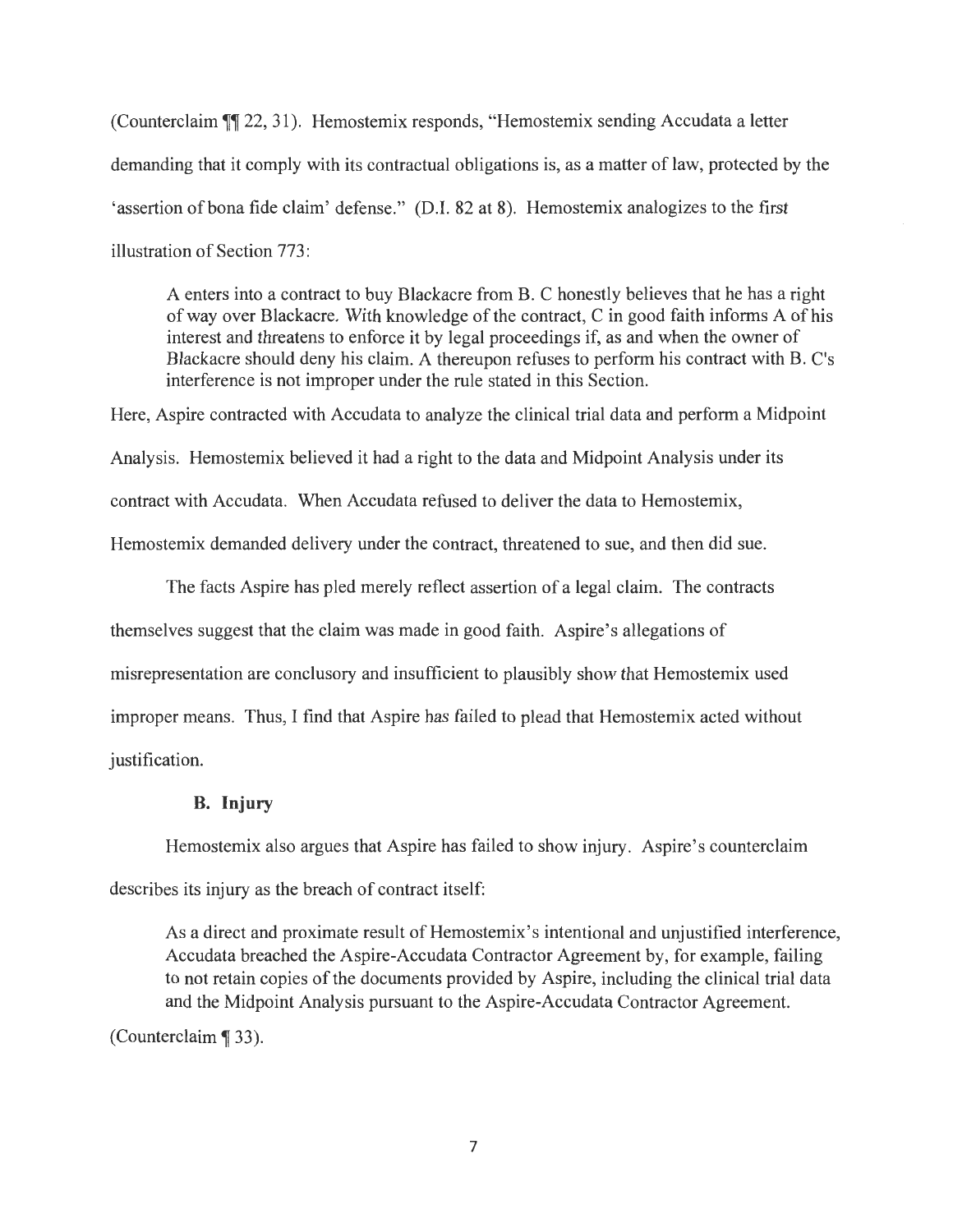Aspire claims that contractual breach is "a legally recognized injury for a tortious interference claim." (D.I. 80 at 5). In support, Aspire cites *eCommerce Indus., Inc. v. MWA Intelligence, Inc.,* 2013 WL 5621678, at \*50 (Del. Ch. Sept. 30, 2013). I do not think *eCommerce* supports Aspire's position. The *eCommerce* court simply described tortious interference damages as a confluence of contracts and torts damages:

The traditional measure of damages is that which is utilized in connection with an award of compensatory damages, whose purpose is to compensate a plaintiff for its proven, actual loss caused by the defendant's wrongful conduct. In contract, the remedy is calculated to compensate the non-breaching party for the loss of the benefits of its bargain (i.e., the benefit it would have received had the contract been performed). In tort, the remedy is calculated to make the injured party whole, by compensating it for the harm suffered due to the tortfeasor's wrongful act. In a tortious interference with contract case, these two measures of damages might coincide, as the harm suffered by the tort victim due to the tortfeasor's wrongful act is often the loss of the benefits of its bargain.

*Id.* at 50 (citations omitted). This confirms that damages are compensatory. As Hemostemix points out, the *eCommerce* "claimant had actually suffered a loss in the form of lost profits." (D.I. 82 at 5). Aspire has not produced a single tortious interference case where the sole injury was a contractual breach absent compensatory damages. The Restatement (Second) of Torts talks about liability "for the pecuniary loss resulting" from failure to perform the contract. § 766. The comments confirm, "The cause of action is for pecuniary loss resulting from the interference." § 766 cmt. t.

Breach and injury are separate elements; Aspire must plead both to state a claim. *See Goldman v. Pogo. com, Inc.,* 2002 WL 1358760, at \*8 (Del. Ch. June 14, 2002) ("A claim of tortious interference with a contractual right requires, *inter alia,* a contract, a breach of that contract, and an injury."). Here, Aspire has pled neither loss nor injury. Aspire has the data and the Midpoint Analysis. Aspire has not pled pecuniary injury flowing from Accudata's retention of that data, which has been court-ordered since July 21, 2020.

8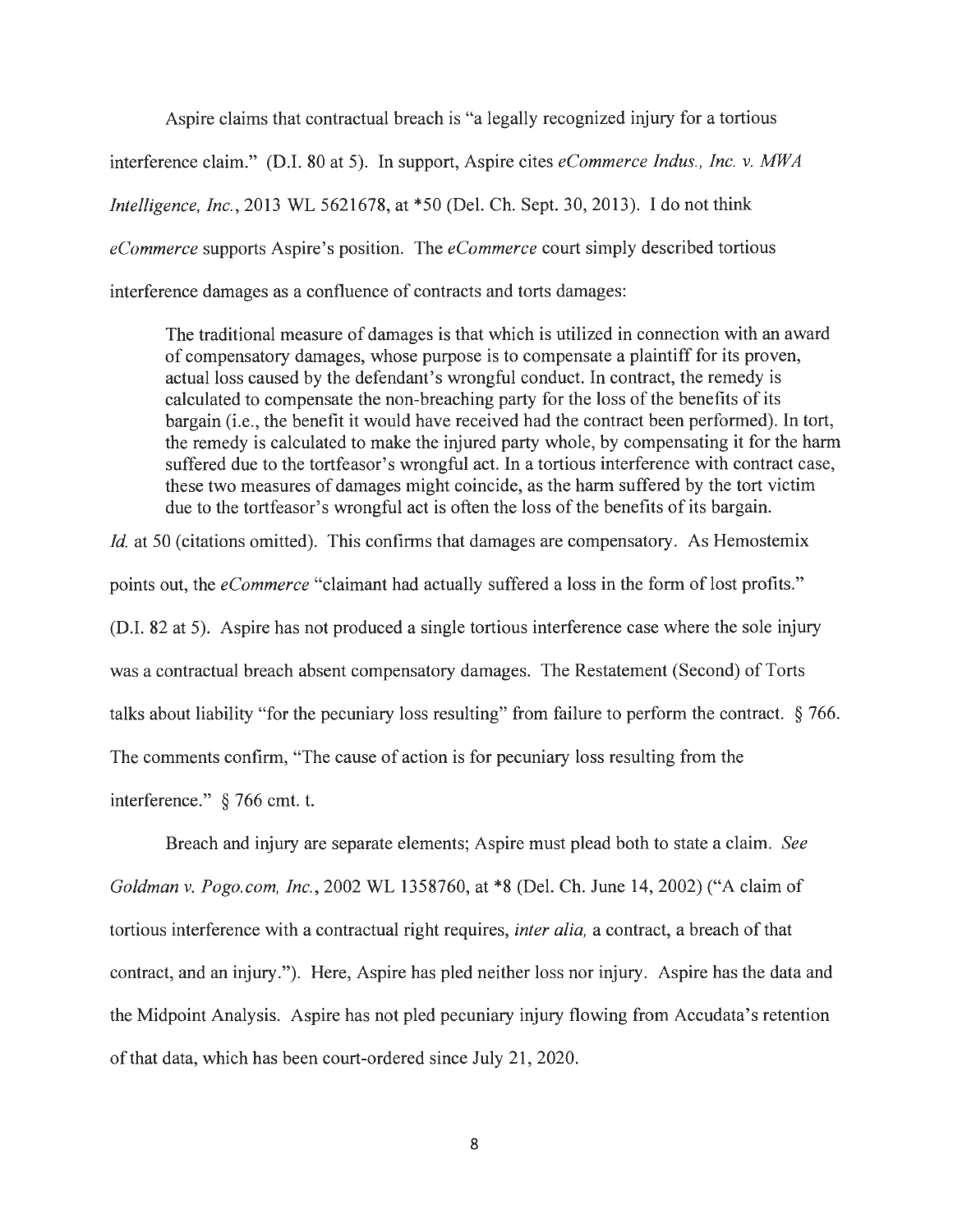In its briefing, Aspire also asserts that litigation costs are a form of injury. (D.I. 80 at 5). Hemostemix replies, "To allow a party to file a claim for tortious interference with contract, and cite as its only injury the cost of filing the claim, would effectively eliminate that element of the tort." (D.I. 82 at 5). I agree with Hemostemix. The injury cannot be litigation costs in the very action the tortious interference claim is filed.

Thus, I find that Aspire has failed to plead an injury, which is fatal to its tortious interference claim.

### **IV. CONCLUSION**

An appropriate order will issue.